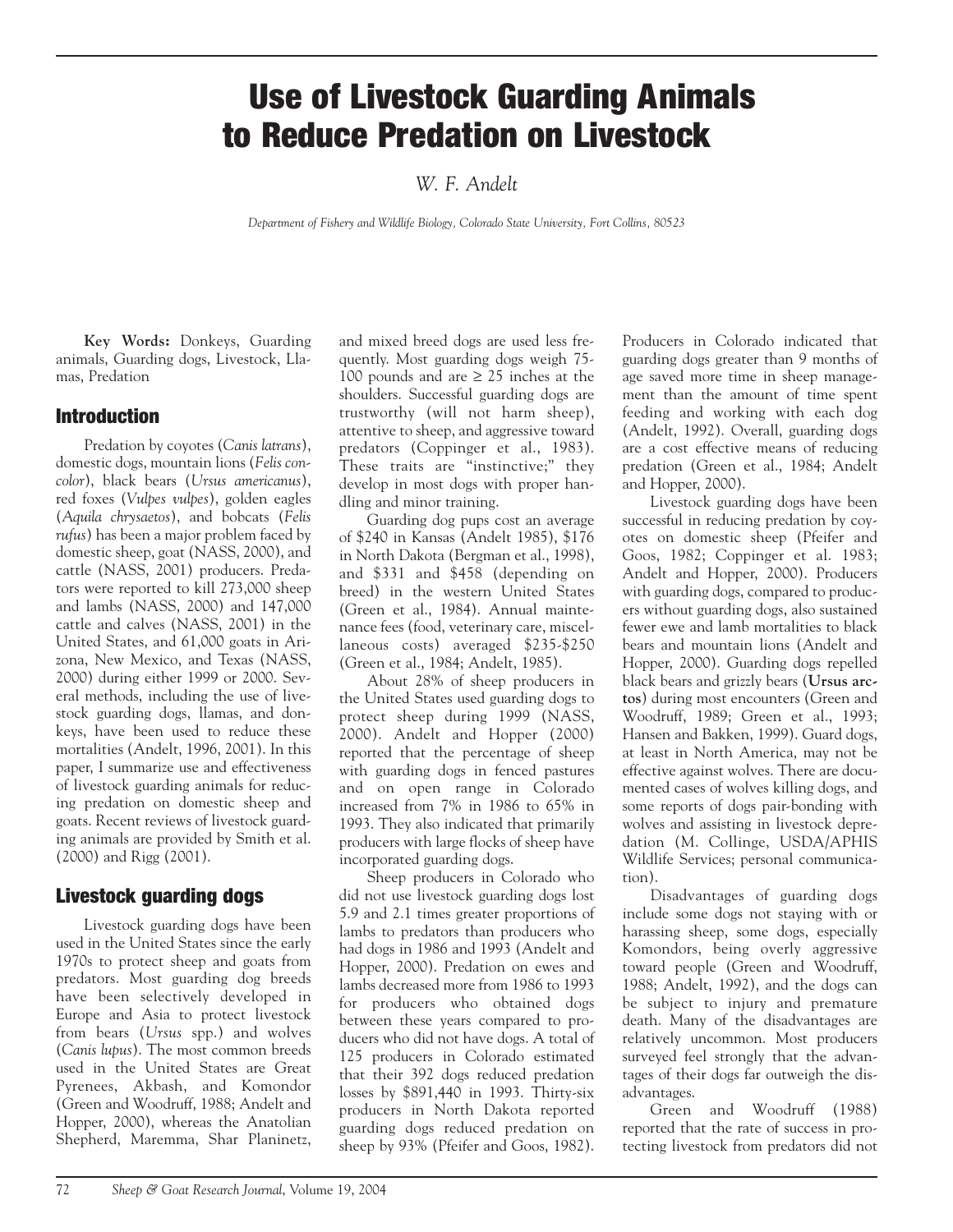vary among several breeds of guarding dogs, nor was the rate of success different among males and females or intact and neutered dogs. Dogs that were reared with livestock from ≤ 2 months old had a significantly higher rate of success than dogs that were > 2 months old when placed with livestock. Ratings of effectiveness of guarding dogs by producers using one breed of dog in Colorado did not differ among breeds, but producers who used multiple breeds rated Akbash more effective than Great Pyrenees and Komondors (Andelt, 1999).

Guarding dog pups should be raised, preferably with a few head of bum lambs in a small pen in a barn or isolated area away from the flock, starting at 6 to 8 weeks of age when they develop a strong bond with sheep (Andelt, 1995). A pup should be treated like a working dog in the operation from the beginning. Pups should not be allowed to play with children or herd dogs or hang around the house. As a pup gets older, it should be introduced to equipment, machinery, other livestock (horses, cattle, chickens), and herding dog(s) so later it will not guard the sheep from them. A producer should spend some time with a pup so that it is not afraid of them and can be captured later on. A pup should not be rewarded when it wanders away from the sheep.

A pup should be raised, preferably with lambs that will be incorporated into the main flock. Once one group of sheep accepts the dog, other sheep unaccustomed to guarding dogs tend to accept it more quickly. High-quality dog food should be provided in a self feeder near the sheep at all times. A barrier should be placed around the feeder to exclude the sheep, or the dog may remain near the feeder, guarding it from the sheep.

When a dog matures and begins to work, it will stay with sheep willingly, and its barking and scent marking with urine will increase. These behaviors notify predators that a dog is present and help deter them from approaching the sheep. Coyotes and other predators usually remain in the area but are prevented from killing sheep.

Most producers who have <200 sheep, or graze sheep in <200-acre fields, usually use one or two guarding dogs. Producers who graze 1,000 ewes and their lambs on open range often use two to five dogs. The number of dogs used

usually depends on the extent of predation, dispersion of sheep, and amount of brushy cover on the range.

#### Llamas

Llamas have been used to deter predation primarily by coyotes, red foxes, and dogs since the early 1980s. About 13% of sheep producers in the United States used llamas to protect sheep from predators during 1999 (NASS, 2000). Llamas are naturally aggressive toward coyotes and dogs. Typical responses of llamas to coyotes and dogs are being alert, alarm calling, walking to or running toward the predator, chasing, kicking, or pawing the predator, herding the sheep, or positioning themselves between the sheep and predator.

Franklin and Powell (1993) surveyed 145 producers who used llamas, primarily in Montana, Wyoming, Colorado, California, and Oregon. Most producers used one gelded male with 250 to 300 sheep in 250- to 300-acre pastures. Nearly all llamas were not raised with sheep and were not trained to guard sheep. One llama was more effective than multiple llamas for deterring predation; the effectiveness of gelded males, intact males, and females was similar. However, producers reported more problems with intact (25% of 61 intact males) than gelded males (5% of 135 gelded males) attempting to breed ewes. Sheep that were introduced to llamas in corrals initially sustained lower mortalities than those introduced in pastures. The success of llamas was not related to age when the llama was introduced, age of llama (after 1 or 2 years old) when guarding, if lambs were present or absent when the llama was introduced, or between open and covered (forested, shrub lands, gullies, ravines, etc.) habitat. However, Cavalcanti and Knowlton (1998) reported that weight, alertness, and leadership of llamas were correlated with aggressiveness toward dogs and should be considered when selecting potential guardians.

Franklin and Powell (1993) reported that gelded male llamas cost \$700 to \$800 and intact males were about \$100 cheaper, whereas Bergman et al. (1998) reported that llamas cost an average of \$450 in North Dakota. Most producers reported that daily care for llamas was the same as for sheep and that

no special feeds were provided. Average annual expense was \$90 for feed (not including pasture) and veterinary costs were about \$15.

Franklin and Powell (1993) reported that 21% of ewes and lambs were killed annually before acquiring a llama and 7% afterwards. Meadows and Knowlton (2000) reported that producers with llamas lost significantly fewer sheep to predators than producers without llamas during the first year of use, but mortalities did not differ during the second year in Utah.

### **Donkeys**

About 9% of sheep producers in the United States used donkeys to protect sheep from predators during 1999 (NASS, 2000). Donkeys apparently have an inherent dislike for dogs and other canids. They will bray, bear their teeth, run and chase, and attempt to bite and kick an intruder (Green, 1989).

Donkeys apparently are most effective in small open pastures or where sheep graze together. Green (1989) and Walton and Feild (1989) recommended using only one jenny or gelded jack per pasture because two or more donkeys often stay together instead of being with the sheep. Intact jacks generally are too aggressive around sheep. Donkeys generally should be allowed 4 to 6 weeks for bonding with sheep before they are used to deter predators. Donkeys should be removed during lambing because they might trample lambs or disrupt the ewelamb bond. Green (1990) recommended challenging a donkey with a dog to test its response to canids; donkeys that are not aggressive should not be used.

The average purchase price per donkey was \$144 in Texas (Walton and Feild,1989) and \$236 in North Dakota (Bergman et al., 1998). Walton and Feild (1989) reported that average annual upkeep per donkey was \$66.

## Bonding sheep and goats to cattle

Bonding young sheep to cattle (Anderson et al., 1987; Hulet et al., 1987) and goats to sheep which have been bonded to cattle (Hulet et al., 1989) has reduced predation by coyotes. This technique has not been readily adopted by sheep producers, possibly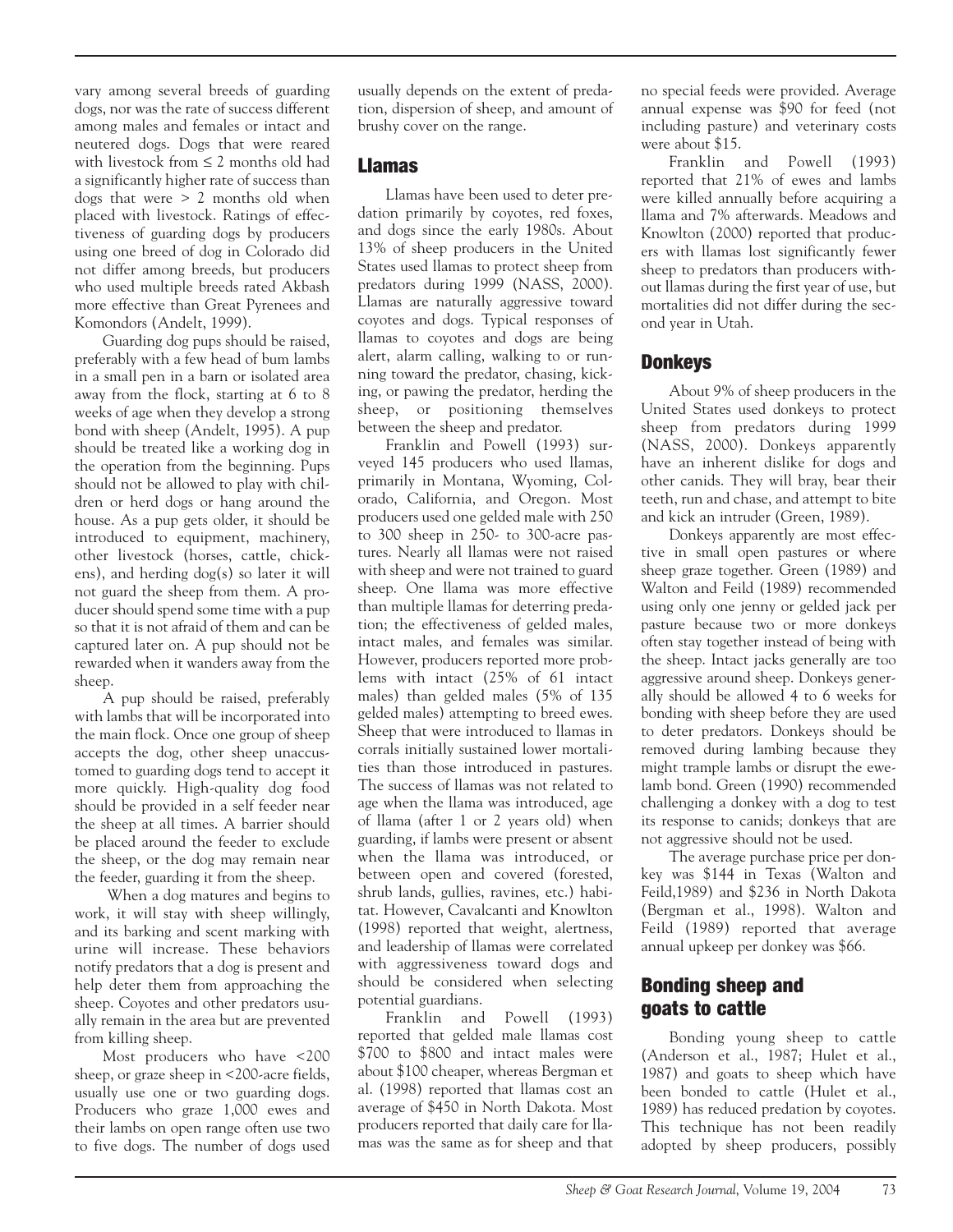because of the additional labor, expense, and practicality involved with bonding sheep and goats to cattle, or perhaps ineffectiveness; cattle, and calves in particular, have been killed by predators (NASS, 2001).

# Relative effectiveness of guarding animals

Benefits of using guarding animals include a decrease or elimination of predation, reduced labor to confine sheep and goats at night, more efficient use of pastures for grazing, reduced reliance on other predator control techniques, and a greater peace of mind. A comparison of surveys where producers reported the average annual value of sheep saved per guarding animal suggests guarding dogs, compared to llamas, saved more sheep from predators (Table 1). Guarding dogs and llamas have been rated as more effective than donkeys for deterring predation (Table 1; NAHMS 1996a,b [cited by Connolly and Wagner, 1998]).

Advantages of donkeys and llamas over guarding dogs include less prone to accidental death, longer-lived, do not require special feeds, stay in the same pasture as sheep, apparently do not need to be raised with sheep, more compatible with other depredation control techniques, such as traps, snares, M-44s (sodium cyanide injectors), and livestock protection collars, and donkeys are cheaper than guarding dogs. Alternately, guarding dogs deter predators in fenced pastures and on open range, whereas llamas and donkeys appear most effective in fenced pastures < 300 acres. Guarding dogs are effective in deterring bear and mountain lion predation (Green and Woodruff, 1989; Andelt and Hopper, 2000), whereas some donkeys (Green, 1989) and possibly llamas are afraid of bears and mountain lions. Although one early report indicated that guarding dogs could protect cattle from wolf predation (Coppinger et al., 1988), and were fairly effective in keeping wolves and black bears from carrion feeding sites in Minnesota (Coppinger et al., 1987), wolves have killed some domestic dogs (Fritts and Paul, 1989; Bangs et al., 1998), and dogs may serve to attract wolves to livestock under some circumstances.

Several methods, including livestock confinement, disposal of livestock carcasses, herders, fencing, frightening **Table 1. Average annual value of sheep saved from predation by each livestock guarding animal and ratings of effectiveness of guarding animals as reported in various studies.**

| Factor                                  | Guarding dogs                             | Llamas                            | Donkeys |
|-----------------------------------------|-------------------------------------------|-----------------------------------|---------|
| Value of sheep saved                    | $$3,836^{\circ}$                          | \$1,253 <sup>b</sup>              |         |
|                                         | $$2,506^{\circ}, $3,733^{\circ}$          |                                   |         |
| Ratings of effectiveness                |                                           |                                   |         |
| Very effective                          | $71\%$ <sup>d</sup>                       |                                   |         |
| Excellent and good                      | $95\%$ <sup>e</sup> , $84\%$ <sup>c</sup> |                                   |         |
| Very effective and effective            |                                           | $80\%^{\circ}$ , 90% <sup>f</sup> |         |
| Good and fair                           |                                           |                                   | $59\%$  |
| Excellent and good                      |                                           |                                   | $20\%$  |
| <sup>a</sup> Green et al. (1984)        |                                           |                                   |         |
| <sup>b</sup> Franklin and Powell (1993) |                                           |                                   |         |
| Andelt and Hopper (2000)                |                                           |                                   |         |
| <sup>d</sup> Green and Woodruff (1988)  |                                           |                                   |         |
| <sup>e</sup> Andelt (1992)              |                                           |                                   |         |
| Meadows and Knowlton (2000)             |                                           |                                   |         |
| <i><b>Walton and Feild (1989)</b></i>   |                                           |                                   |         |

devices, trapping, snaring, M-44s, denning (locating the dens of depredating coyotes and killing the pups and/or adults), aerial hunting, ground shooting, hunting with decoy dogs, livestock protection collars, and poison baits have been used to reduce predation on livestock (Andelt, 1996). Poison baits were withdrawn from use in 1972 (Andelt, 1996) and use of some methods such as trapping, snaring, M-44s, gas cartridges for denning coyotes, and livestock protection collars have been restricted or eliminated by ballot initiatives in some states such as Arizona, California, Colorado, and Massachusetts (Manfredo et al., 1999). The public also has rated guarding animals as more acceptable than most other techniques for reducing predation (Arthur, 1981; Reiter et al., 1999). Thus, guarding animals are one of the few remaining successful techniques, in some states, that livestock producers can use to mitigate predation. However, guarding animals are not a cure for all problems with predators. Their effectiveness is influenced by a variety of factors and their use requires a commitment by their owners. Some livestock producers continue to require other animal damage-control measures in addition to guarding animals.

## Literature Cited

Andelt, W. F. 1985. Livestock guarding dogs protect domestic sheep from

coyote predation in Kansas. Proceedings Great Plains Wildlife Damage Control Workshop 7:111- 113.

- Andelt, W. F. 1992. Effectiveness of livestock guarding dogs for reducing predation on domestic sheep. Wildlife Society Bulletin 20:55-62.
- Andelt, W. F. 1995. Livestock guard dogs, llamas, and donkeys for reducing livestock losses to predators. Colorado State University Cooperative Extension Bulletin Number 1.218, Fort Collins.
- Andelt, W. F. 1996. Carnivores. In: Rangeland wildlife. The Society for Range Management. Denver CO.
- Andelt, W. F. 1999. Relative effectiveness of guarding-dog breeds to deter predation on domestic sheep in Colorado. Wildlife Society Bulletin 27:706-714.
- Andelt, W. F. 2001. Effectiveness of livestock guarding animals for reducing predation on livestock. Endangered Species Update 18:182-185.
- Andelt, W. F., and S. N. Hopper. 2000. Livestock guard dogs reduce predation on domestic sheep in Colorado. Journal of Range Management 53:259-267.
- Anderson, D. M., C. V. Hulet, J. N. Smith, W. L. Shupe, and L. W. Murray. 1987. Bonding young sheep to heifers. Applied Animal Behaviour Science 19:31-40.
- Arthur, L. M. 1981. Coyote control: The